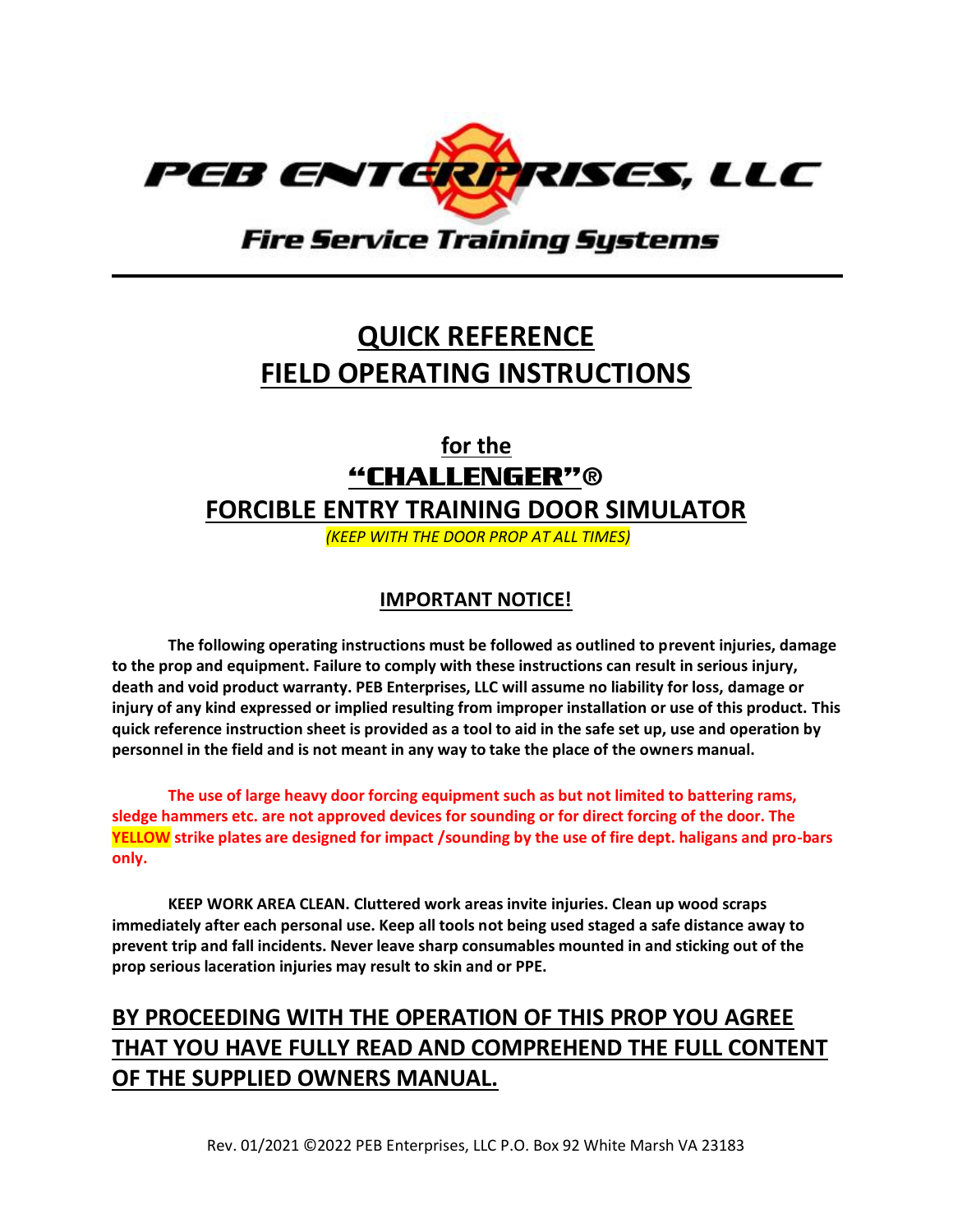#### **Moving and Placing the Door Prop**

- *1.* Find a *flat clean and level surface made of concrete or asphalt* to place the door prop. To safely move the door prop on its wheels *use 3 people*, one person *raise and lock the third leg* and pulling back on the upper handle while the second and third person grasps the 2 handles on opposite side (part of the K-12 saw tree) and lift upward using their legs, slowly tilt and lower the door onto the third wheel assembly. *NEVER TILT THE DOOR WITHOUT THE USE OF THE 3RD WHEEL ASSY. LOCKED IN THE UP RIGHT POSITION!*
- 2. *The door is designed to be pushed and not pulled*. If you pull the door backwards ensure that the 3rd wheel is fully locked into place. If the wheel is not locked and the door is pulled backwards the 3<sup>rd</sup> wheel could quickly stop on gravel, debris or bay door threshold lip causing the wheel to fold under and the door to quickly and very forcefully fall to the ground possibly causing severe injury.
- 3. Once the door is on a suitable hard flat surface level the door to remove any movement by simply pushing the door back towards a third corner and hand tightening the opposite base leveling "T" bolt until contact to the hard surface is felt. Just remember to completely back off both "T" bolts before moving the door again. You may have to move the door around in several places to find the most level spot. You can now fold out the 2 base extension plates.

# **Using the K-12 Saw Tree**

4. When placing round stock or rebar into the receptacles *do not install pieces horizontally no longer than 24" long*. Longer pieces will create trip hazards and injuries to the face or head if someone were to walk by it or rise up into it. The attachments will accept up to  $\frac{3}{4}$ " #6 rebar. After inserting cutting material allow approx. 6" to stick through on the either side and aggressively tighten the retaining bolt using a  $\frac{3}{4}$ " box end wrench or ratchet, periodically recheck after cutting, vibrations from the saw may loosen the retaining bolts. To save materials allow approx. 6" to stick through on either side and cut short half to 3/4" pieces.

# **Using the Hinge/Flat Plate Cutting Attachment**

5. When cutting hinges or flat plates place the desired size hinge into the hinge attachment and allow the hinge to stick out the same distance as a hinge appears on a door, the same for flat plate and secure tightly the retaining bolts. By using good body ergonomics and learning how to hold and control the K-12 saw it is possible to cut hinges and flat bar without cutting or contacting the face plates of the hinge attachment, thus prolonging the life of the attachment. The use of flat plate saves money and is just as realistic as hinges.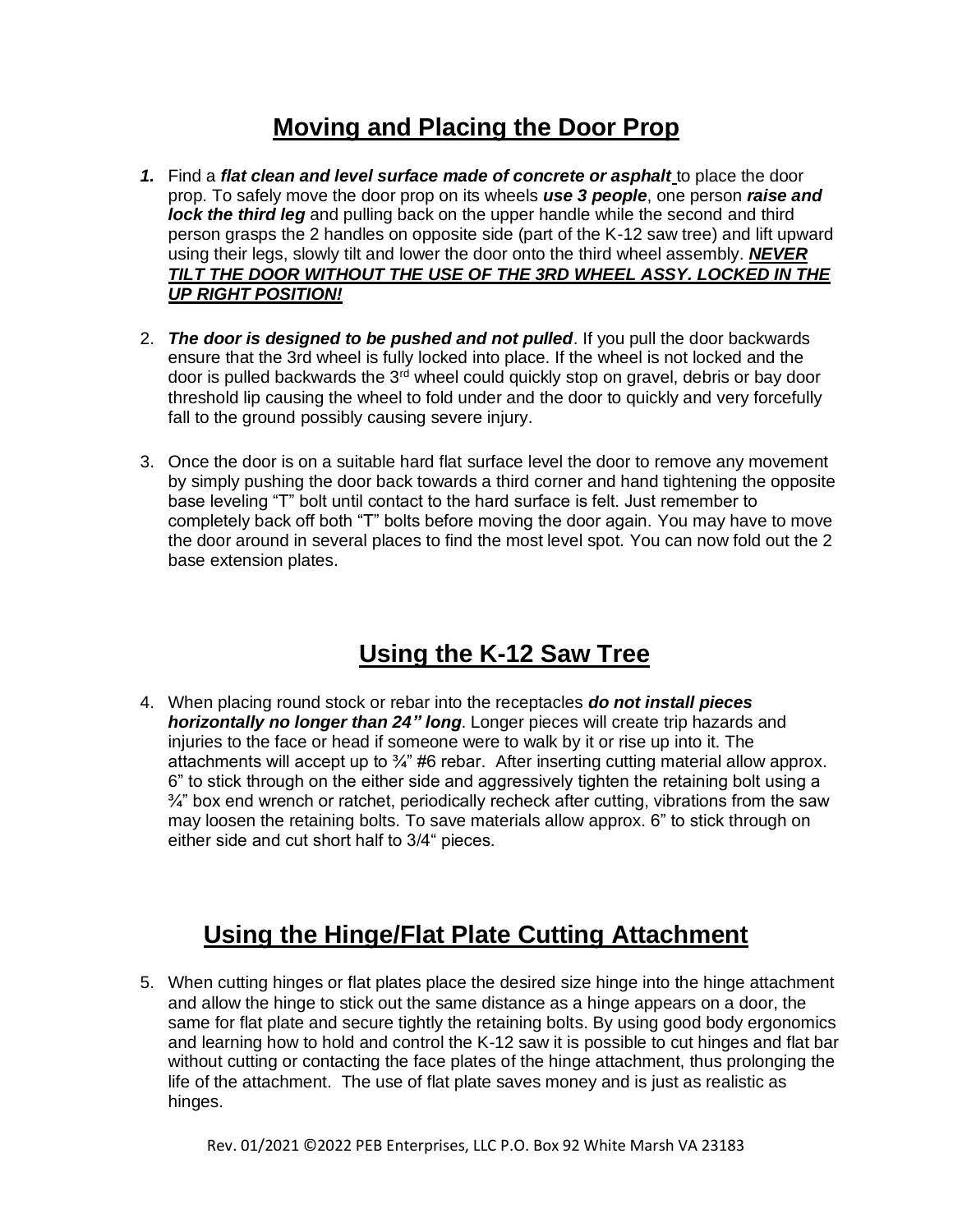#### **Commercial Door K-12 Plunge Cutting**

6. To use the K-12 to plunge cut the window plate to simulate a commercial door with panic bar hardware **do not place any 2x2 into the receptacle and make sure the panic bar is in the latched position and is the only device keeping the door closed**. Insert a 16"x18"x1/8" plate into the window channel and secure with the thumb screws. It is possible to achieve up to 24 cuts into this plate before replacement is necessary. It is recommended that since the K-12 is a "Right handed saw" to start your cuts to the far left of the plate, so the following students or firefighter can see and start their cut as close to the last cut as possible. Bring the saw up to max RPM and start the cut to the left and centered (top and bottom) of the plate. Once the blade goes through allow the saw to do the cutting stop before the blade hits the window channel. Allow the blade to stop turning and remove the saw, cut it off and place it on the ground, take a framing square or other commercial device and place it through the cut that was just made and hook the panic bar and pull towards you opening the door.

#### **Using Hydraulic Forcing Tools**

7. Note: It is necessary to remove the lock pull simulators from the door for access in gapping and to clear the head of the hydraulic tool for inward forcing function. To use hydraulic forcing tools **first ensure that the front latch bolt is locked out and place a 2x2 into the front receptacle and lightly tighten the "T" handle** (this pushes the door tightly against the rabbet or jamb stop). **Locate the PRY ZONE and place your hydraulic tool anywhere within this zone.** Any forcing or prying outside this zone may cause damage to the 16 ga. door covering. If the Rabbet tool cannot be hammered in place with a dead blow hammer then it will be necessary to gap the door using your haligan and flat head axe then placing and actuating the rabbet tool.

#### **Inward and Outward Forcing**

8. Note: It is necessary to remove the lock pull simulators from the door for access in gapping the door with the adze end during inward forcing function. When forcing the door inward or outward with Haligans or Pro-bars **the front latch bolt should be locked out for these functions** (you can achieve a greater gap with the latch bolt locked out). Place a 2x2 into the receptacle and hand tighten the T handle. Using a 2x2 simulates additional locks or latches that maybe used on the other side of residential or commercial doors that you can't always see and provides a more realistic force that is needed to completely open the door. Remember to keep the Haligan or Pro-bars in the PRY ZONE or damage may result to the latch bolt or the 16 ga. door covering.